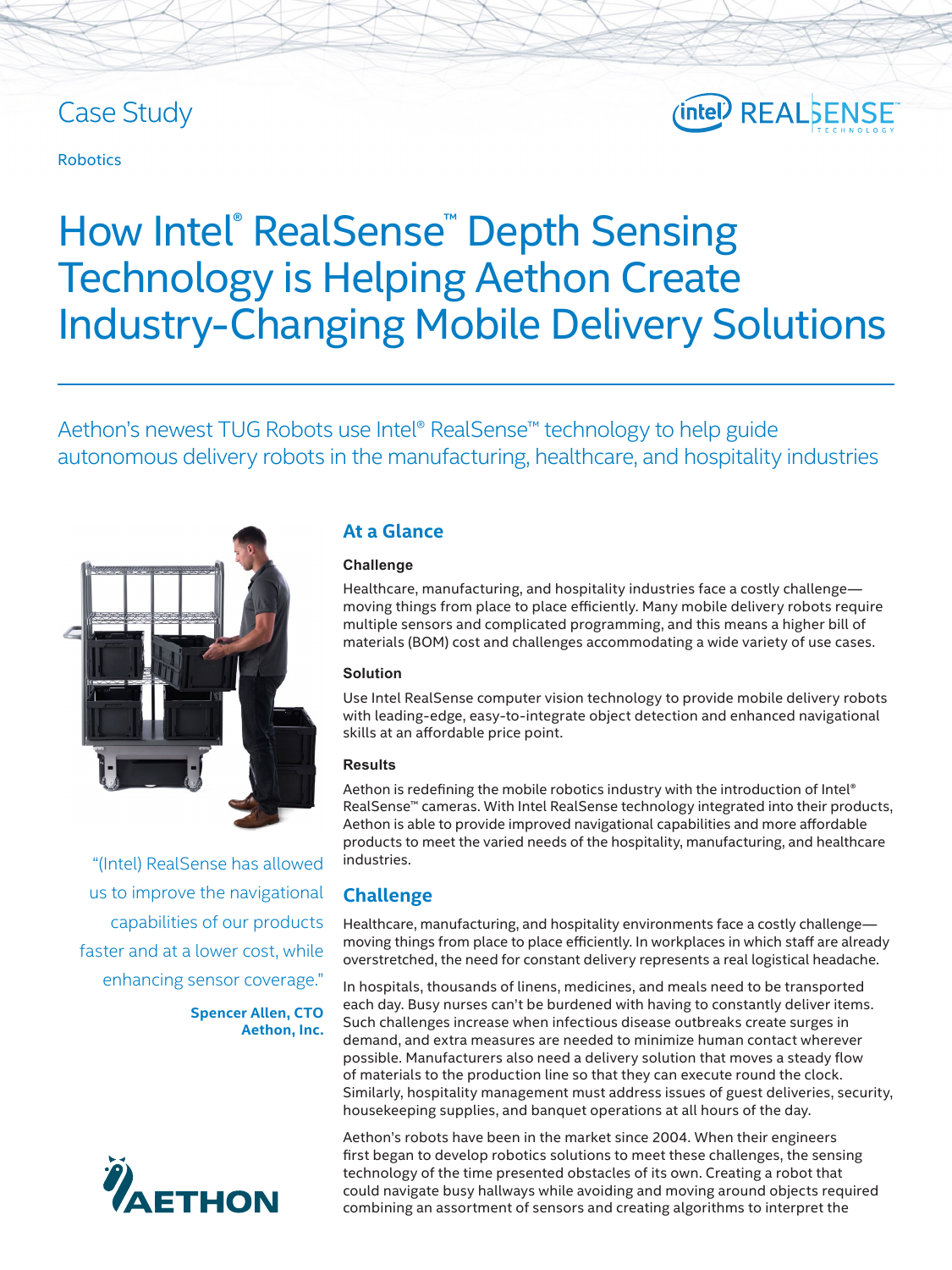data from those sensors. This made price points rise and scalability difficult. Aethon saw the saw the opportunity to improve the capability, cost and reliability of their robots using the rapidly evolving camera technology from Intel.



#### **Solution**

Intel RealSense cameras proved to be an ideal solution that allowed the Aethon TUG series of robots to meet workplace challenges.

The Intel RealSense D400 series of cameras allows TUG robots to see obstacles in a way that older ultrasonic or infrared sensors cannot, by calculating depth and location with pinpoint accuracy. High image resolution makes it possible for TUG robots to recognize variations in object shape and to make decisions on obstacle avoidance while in motion and respond correctly even if the object only has a small visual signature.

"We knew that camera vision technology was going to win the day [in mobile robotics]. With Intel® RealSense™ technology, we can now achieve navigation fidelity not possible with lasers, sonar, or infrared."

#### **— Tony Melanson, VP of Strategy and Marketing Aethon, Inc.**

In models such as the T4 that are specifically designed to move large and complex items such as carts, Intel RealSense depth camera technology allows the robot to recognize features of the cart—such as the legs—and measure cart clearance so that the robot can make decisions on what to avoid and where to place itself for maximum efficiency of movement. In a manufacturing or hospitality environment that utilizes high volumes of carts, this ability to recognize features and navigate accordingly is an essential feature that saves countless hours.

The small size of Intel RealSense cameras also helps Aethon save vital space and increase payload capacity. CTO Spencer Allen sees the Intel RealSense product line as a culmination of years of sensing technology. As he says—"(Intel) RealSense has allowed us to create smaller form factor products at a lower cost, and still have the sensor coverage that we need."

Intel's reputation also helps Aethon with product longevity, particularly with large accounts. Customers want to know that

#### **Aethon Keeps Things Moving in a Wide Range of Industries**

#### **Healthcare**

In hospitals that use TUG robots driven by Intel RealSense technology, nurses report a higher job satisfaction and more time for patient care. In times of increased demand, TUG robots act as a force multiplier, navigating busy hallways to make deliveries of meds, meals, and supplies. TUG safely provides scheduled and on-demand delivery of linens to nursing units. In the lab, automated robotic delivery eliminates the headaches and restrictions associated with pneumatic tube systems. TUG also provides a safer, more efficient way to manage waste removal. TUG units—featuring Intel RealSense cameras with high resolution imaging and programmed to integrate with the Intel RealSense SDK—have the capability to navigate a complex and ever-changing environment.

#### **Manufacturing**

In manufacturing environments, the high resolution T4 robot eliminates cart tending and delivery. This industrial mobile robot automatically picks up and drops off carts and delivers them anywhere they are needed: a line-side location, inventory, inspection or finished goods. Intel RealSense technology makes this possible, providing the high resolution imagery and depth sensing technology that is essential to deliver complex objects such as carts. The system can be programmed to automate the dumping of equipment so the cart can empty without employee assistance, which is especially useful after hours.

#### **Hospitality**

The precision navigational skills that Intel RealSense technology brings to Aethon's TUG robot series also make a range of applications possible in the hospitality sector.

TUG mobile robots use navigational and depth-sensing technologies from Intel RealSense to move the things needed to make guest experiences more memorable and conference center events successful—from room service, to food and banquet supplies to linens and table settings. And when the event is over, TUG can even take out the trash.

Hotel managers can benefit from an autonomous mobile robot that picks up carts loaded with materials, transports them, and drops them off automatically, all while staff is busy doing the most important parts of their job. The Aethon T4 shuttles carts through the hotel on demand. Fresh stock is delivered as needed, and this allows the staff to work inside the room more securely. The T4 automatically picks up used supplies such as linens and trash to eliminate the time spent returning to central laundry areas.